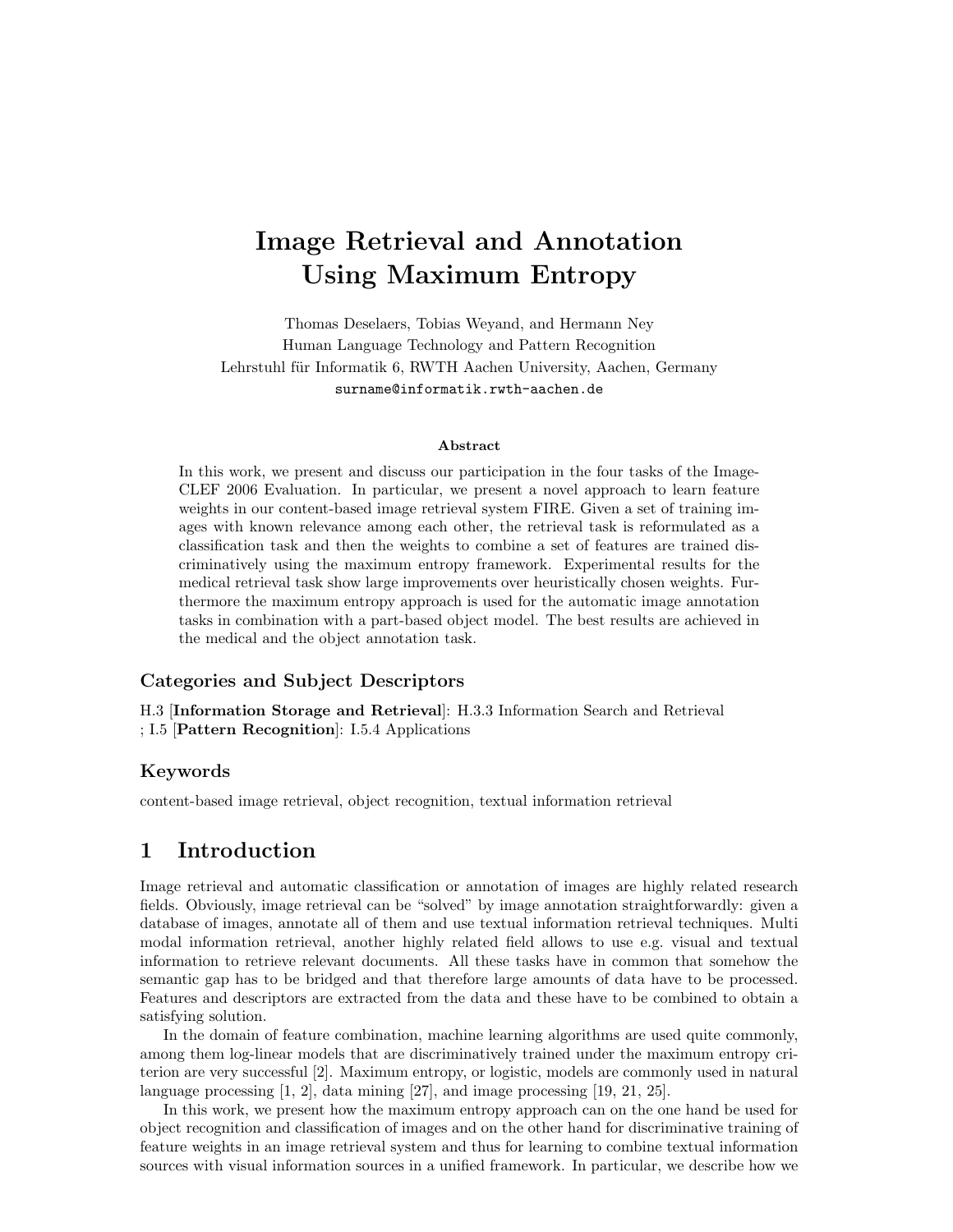used maximum entropy training for our submissions to the 2006 ImageCLEF image retrieval and classification/annotation evaluation. The main contribution of this paper is a method to learn feature weights for image retrieval from a given set of queries and relevant documents.

The remainder of this paper is structured as follows: Section 2 describes the retrieval framework, the application of the maximum entropy approach to feature weight training and the experiments we performed for the two image retrieval tasks in ImageCLEF 2006: medical retrieval and photo/ad-hoc retrieval. Section 3 describes the experiments that were performed for the automatic annotation tasks.

# 2 Retrieval Tasks

ImageCLEF 2006 hosted two independent retrieval tasks: The medical retrieval task [28] and the photo retrieval task [3].

## 2.1 FIRE – The Flexible Image Retrieval System

For the retrieval tasks the Flexible Image Retrieval Engine (FIRE) developed in our group was used. FIRE is a research image retrieval system that was designed with extensibility in mind and allows to combine various image descriptors and comparison measures easily.

Given a set of positive example images  $Q^+$  and a (possibly empty) set of negative example images  $Q^-$  a score  $S(Q^+, Q^-, X)$  is calculated for each image X from the database:

$$
S(Q^+, Q^-, X) = \sum_{q \in Q^+} S(q, X) + \sum_{q \in Q^-} (1 - S(q, X)).
$$
\n(1)

where  $S(q, X)$  is the score of database image X with respect to query q and is calculated as  $S(q, X) = e^{-\gamma D(q, X)}$  with  $\gamma = 1.0$ .  $D(q, X)$  is a weighted sum of distances calculated as

$$
D(q, X) := \sum_{m=1}^{M} w_m \cdot d_m(q_m, X_m).
$$
 (2)

Here,  $q_m$  and  $X_m$  are the mth feature of the query image q and the database image X, respec- $\sum_{X \in \mathcal{B}} d_m(Q_m, X_m) = 1$  is enforced by re-normalization. tively.  $d_m$  is the corresponding distance measure and  $w_m$  is a weighting coefficient. For each  $d_m$ ,

Given a query  $(Q^+, Q^-)$ , the images are ranked according to descending score and the K images X with highest scores  $S(Q^+, Q^-, X)$  are returned by the retriever.

Weights were chosen heuristically based on experiences from earlier experiments; furthermore we used the weights of our run that performed best in the 2005 ImageCLEF medical retrieval evaluation.

Another way to obtain suitable weights is described in Section 2.3 which requires slight modifications of the decision rule.

# 2.2 Features

In the following we describe the image features we used in the evaluation. These features are extracted offline from all database images.

Appearance-based Image Features. The most straight-forward approach is to directly use the pixel values of the images as features. For example, the images might be scaled to a common size and compared using the Euclidean distance. In optical character recognition and for medical data improved methods based on image features usually obtain excellent results [20, 23, 24].

In this work, we used  $32 \times 32$  versions of the images, these were compared using Euclidean distance. It has been observed, that for classification and retrieval of medical radiographs, this method serves as a not-too-bad baseline.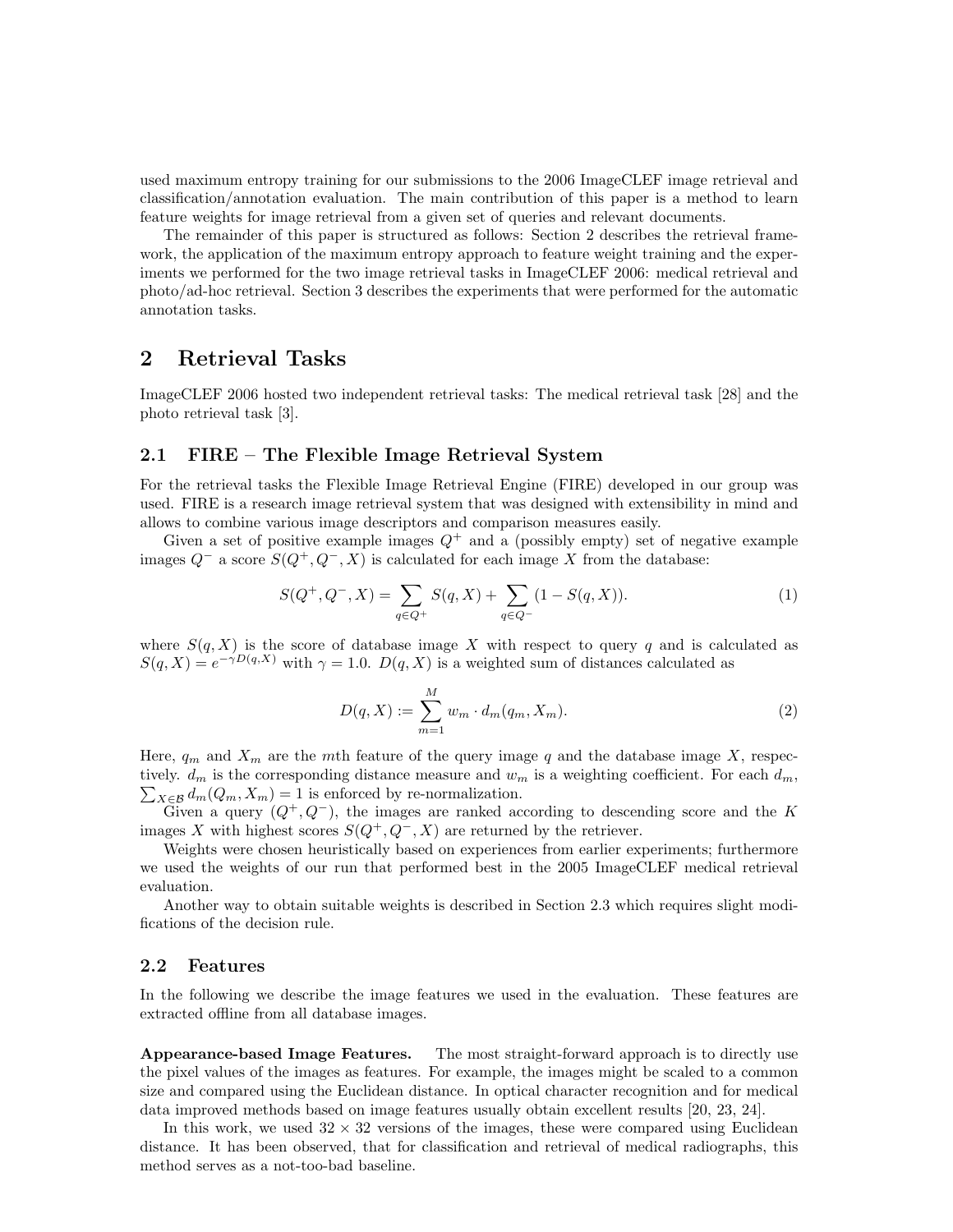Color Histograms. Color histograms are widely used in image retrieval [5, 13, 29, 31]. Color histograms are one of the most basic approaches and to show performance improvements, image retrieval systems often are compared to a system using only color histograms. The color space is partitioned and for each partition the pixels with a color within its range are counted, resulting in a representation of the relative frequencies of the occurring colors. In accordance with [29], we use the Jeffrey divergence to compare histograms.

Tamura Features. In [32] the authors propose six texture features corresponding to human visual perception: *coarseness, contrast, directionality, line-likeness, regularity, and roughness*. From experiments testing the significance of these features with respect to human perception, it was concluded that the first three features are very important. Thus in our experiments we use coarseness, contrast, and directionality to create a histogram describing the texture [5] and compare these histograms using the Jeffrey divergence [29]. In the QBIC system [13] histograms of these features are used as well.

Global Texture Descriptor. In [5] a texture feature consisting of several parts is described: Fractal dimension measures the roughness or the crinkliness of a surface. In this work the fractal dimension is calculated using the reticular cell counting method [16]. Coarseness characterizes the grain size of an image. Here it is calculated depending on the variance of the image. Entropy is used as a measure of disorderedness or information content in an image. The Spatial gray-level difference statistics (SGLD) describes the brightness relationship of pixels within neighborhoods. It is also known as co-occurrence matrix analysis [17]. . The Circular Moran autocorrelation function measures the roughness of the texture. For the calculation a set of autocorrelation functions is used [15].

Invariant Feature Histograms. A feature is called invariant with respect to certain transformations if it does not change when these transformations are applied to the image. The transformations considered here are translation, rotation, and scaling. In this work, invariant feature histograms as presented in [30] are used. These features are based on the idea of constructing features invariant with respect to certain transformations by integration over all considered transformations. The resulting histograms are compared using the Jeffrey divergence [29]. Previous experiments have shown that the characteristics of invariant feature histograms and color histograms are very similar and that invariant feature histograms often outperform color histograms [7]. Thus, in this work color histograms are not used.

**Patch Histograms.** In object recognition and detection currently the assumption that objects consist of parts that can be modelled independently is very common, which led to a wide variety of bag-of-features approaches [11, 8, 26].

Here we follow this approach to generate histograms of image patches for image retrieval. The creation is a 3-step procedure:

- 1. in the first phase, sub-images are extracted from all training images and the dimensionality is reduced to 40 dimensions using PCA transformation.
- 2. in the second phase, the sub-images of all training images are jointly clustered using the EM algorithm for Gaussian mixtures to form 2000-8000 clusters.
- 3. in the third phase, all information about each sub-image is discarded except its closest cluster center. Then, for each image a histogram over the cluster identifiers of the respective patches is created, thus effectively coding which "visual words" from the code-book occur in the image.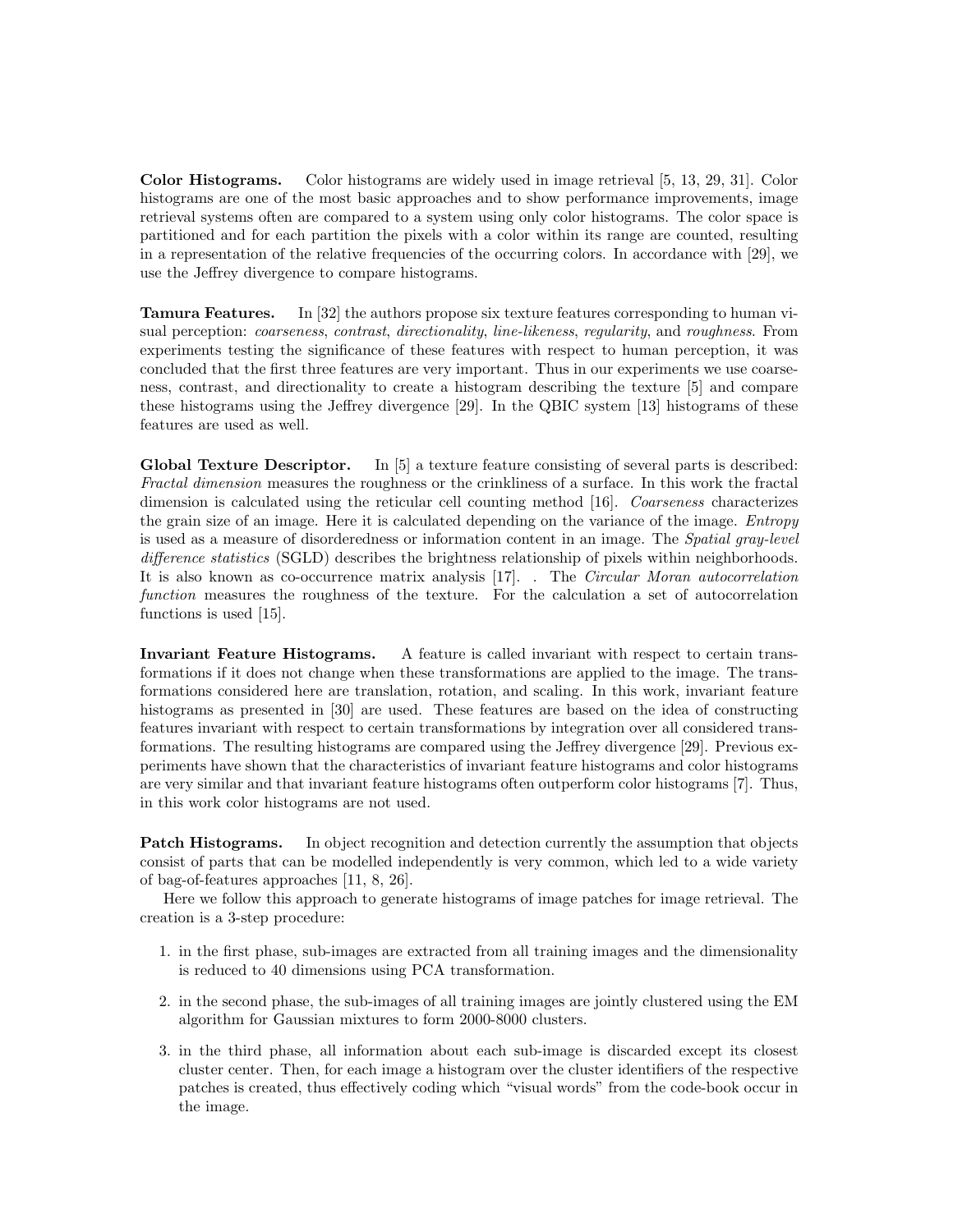## 2.3 Maximum Entropy Training for Image Retrieval

We propose a novel method based on maximum entropy training using the generalized iterative scaling algorithm (GIS) to obtain feature weightings tuned toward a specific task. The maximum entropy approach is promising here, because it is ideally suited to combine features of different types and it yields good results in other areas like natural language processing [2] and image recognition [21, 19]. In [19], the maximum entropy approach is used for automatic image annotation. The authors partition the image into rectangular parts and consider these patches as "image terms" similar to the usage of words in [2].

We consider the problem of image retrieval to be a classification problem. Given the query image, the images from the database have to be classified to be either relevant (denoted by  $oplus$ ) or irrelevant (denoted by  $\ominus$ ). As classification method we choose log-linear models that are trained using the maximum entropy criterion and the GIS algorithm.

As features  $f_i$  for the log-linear models we choose the distances between the m-th feature of the query image  $Q$  and the database image  $X$ :

$$
f_i(Q, X) \quad := \quad d_i(Q_i, X_i).
$$

To allow for prior probabilities, we include a constant feature  $f_{i=0}(Q, X) = 1$ . Then, the score is replaced by the posterior probability for class ⊕:

$$
S(Q, X) := p(\bigoplus |Q, X)
$$
  
= 
$$
\frac{\exp\left[\sum_{i} \lambda_{\bigoplus i} f_i(Q, X)\right]}{\sum_{k \in \{\oplus, \ominus\}} \exp\left[\sum_{i} \lambda_{ki} f_i(Q, X)\right]}
$$
 (3)

Given these scores, we return the  $K$  images from the database that have the highest score  $S(Q, X)$ , i.e. the K images that are most likely to be relevant according to the classifier. Note that here in comparison to the score calculation from Equation (1), the  $w_i$  are replaced by the  $\lambda_{\oplus i}$ and the  $\lambda_{\ominus i}$  and an additional renormalization factor is introduced to assure that the probabilities sum up to one. Alternatively, Eq. 3 can easily be transformed to be of the form of Eq. 1 and the  $w_i$  can be expressed as a function of  $\lambda_{\oplus i}$  and  $\lambda_{\ominus i}$ . In addition to considering the first order features alone as they are described above, we propose to use supplementary second order features (i.e. products of distances) as this usually yields superior performance on other tasks. Given a query image  $Q$  and a database image  $X$  we use the following set of features:

$$
f_i(Q, X) := d_i(Q_i, X_i)
$$
  
\n
$$
f_{i,j}(Q, X) := d_i(Q_i, X_i) \cdot d_j(Q_j, X_j), \quad i \geq j,
$$

again including the constant feature  $f_{i=0}(Q, X) = 1$  to allow for prior probabilities. The increased number of features results in more parameters to be trained. In earlier experiments, features of higher degree have been tested and not found to improve the results.

In the training process, the values of the  $\lambda_{ki}$  are optimized. A sufficiently large amount of training data is necessary to do so. We are given the database  $\mathcal{T} = \{X_1, \ldots, X_N\}$  of training images with known relevances. For each image  $X_n$  we are given a set  $R_n = \{Y \mid Y \in$  $\mathcal T$  is relevant, if  $X_n$  is the query.}.

Because we want to classify the relation between images into the two categories "relevant" or "irrelevant" on the basis of the distances between their features, we choose the following way to derive the training data for the GIS algorithm: The distance vectors  $D(X_n, X_m)$  $(d_1(X_{n1}, X_{m1}), \ldots, d_I(X_{nI}, X_{mI}))$  are calculated for each pair of images  $(X_n, X_m) \in \mathcal{T} \times \mathcal{T}$ . That is, we obtain N distance vectors for each of the images  $X_n$ . These distance vectors are then labeled according to the relevances: Those  $D(X_n, X_m)$  where  $X_m$  is relevant with respect to  $X_n$ , i.e.  $X_m \in R_n$ , are labeled  $\oplus$  (relevant) and the remaining ones are labeled with the class label  $\ominus$ (irrelevant).

Given these  $N^2$  distance vectors and their classification into "relevant" and "irrelevant" we train the  $\lambda_{ki}$  of the log-linear model from Eq. (3) using the GIS algorithm.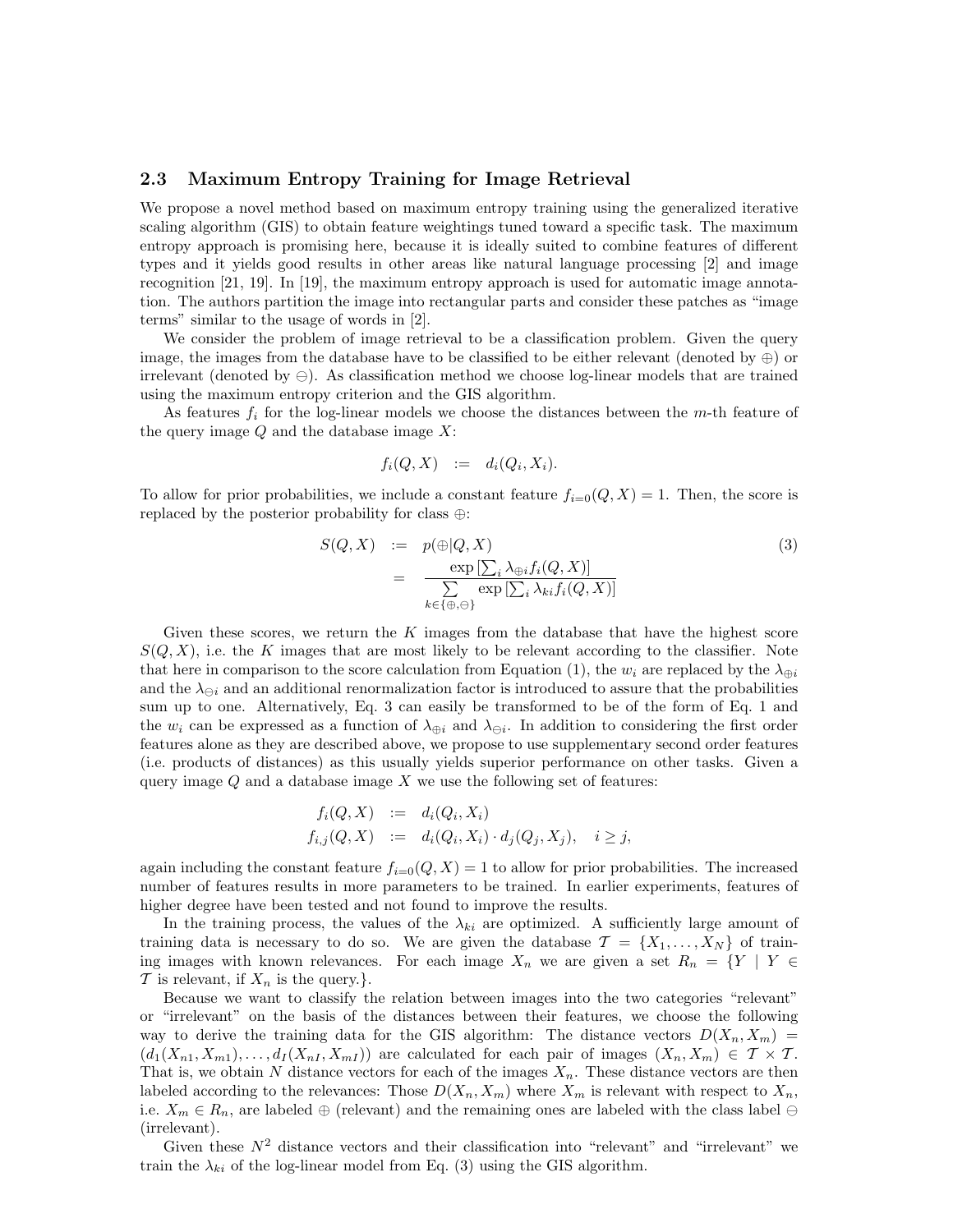The GIS algorithm proceeds as follows to determine the free parameters of the model (3). First an initial parameter set  $\Lambda^{(0)} = {\lambda_{ki}^{(0)}}$  is chosen, and then for each iteration  $t = 1, \ldots, T$  the parameters are updated according to

$$
\lambda_{ki}^{(t)} = \lambda_{ki}^{(t-1)} + \Delta \lambda_{ki}^{(t)}
$$
\n
$$
= \lambda_{ki}^{(t-1)} + \frac{1}{F} \log \frac{N_{ki}}{Q_{ki}^{(t)}},
$$
\n
$$
Q_{ki}^{(t)} := \sum_{X_n, X_m} p_{\Lambda^{(t)}}(k|X_n, X_m) f_i(X_n, X_m),
$$
\n
$$
N_{\oplus i} := \sum_{X_n, X_m \in R_n} f_i(X_n, X_m)
$$
\n
$$
N_{\ominus i} := \sum_{X_n, X_m \notin R_n} f_i(X_n, X_m)
$$

Here,  $F$  is a constant that depends on the training data. In some cases, this method is problematic due to the high computational demands. Here, the number of parameters to be estimated is small, i.e.  $2I+1$ , thus performance is not a problem. Due to the low computational demands, this method can also be used to incorporate relevance estimates gathered from user interaction. To do so, the current state of the classifier can be used as a starting point for further training iterations with the training set enlarged by the newly gathered data. This process can e.g. be performed once a day. As the training is performed in an offline manner, the speed of the image retrieval engine is hardly decreased because the calculation of Equation (3) takes barely longer than the calculation of Equation (1).

#### 2.4 Medical Retrieval Task

We submitted nine runs to the medical retrieval task [28], one of these using only text, three using only visual information, and five using visual and textual information. For one of the combined runs we used the above-described maximum entropy training method. To determine the weights, we used the queries and their qrels from last year's medical retrieval task as training data. Table 1 gives an overview of the runs we submitted to the medical retrieval task and the results obtained.

In Figure 1 the trained feature weights are visualized after different numbers of maximum entropy training iterations. It can clearly be seen that after 500 iterations the weights hardly differ from uniform weighting and that thus not enough training iterations were performed. After 5000 iterations, there is a clear gain in performance (cp. Table 1) and the weights are not uniform any more. For example, the weight for feature 1 (English text) has the highest weight. With more iterations, the differences between the particular weights become bigger; after 10.000 iterations no additional gain in performance is yielded anymore.

## 2.5 Photo/Ad-Hoc Retrieval Task

For the photo- and the ad-hoc retrieval task the newly created IAPR TC-12 database [14] was used, which currently consists of 20,000 general photographs, mainly from a vacation domain. For each of the images a German and an English description exists. The task is described in detail in [3].

Two tasks were defined on this dataset: An ad-hoc task of 60 queries of different semantic and syntactic difficulty, and a photo task of 30 queries, which was based on a subset aiming to investigate the possibilities of purely visual retrieval. Therefore, some semantic constraints were removed from the queries. All queries were formulated by a short textual description and three positive example images.

Due to short time, we were unable to tune any parameters and just chose to submit two purely visual, full-automatic runs to both of these tasks.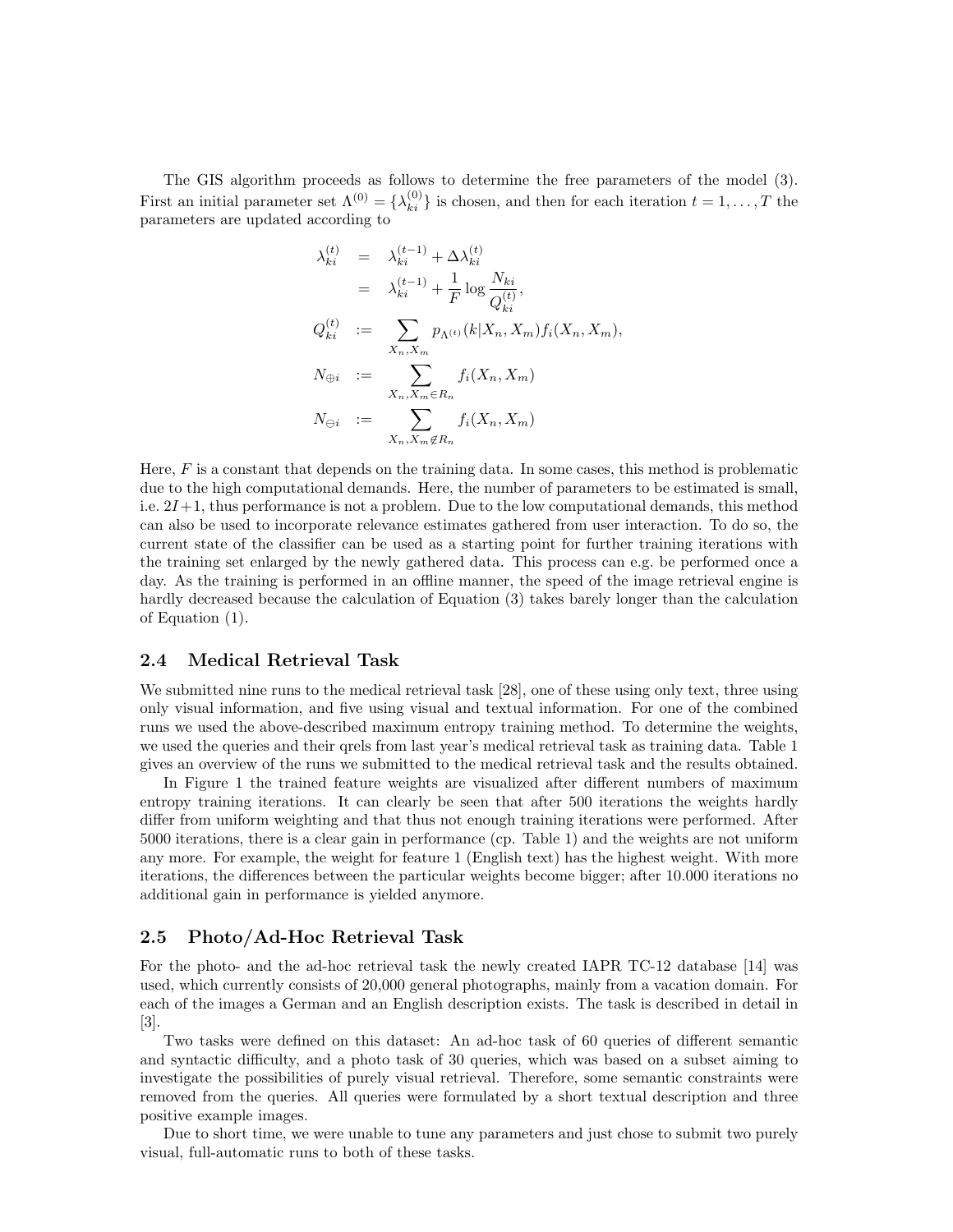Table 1: Summary of our runs submitted to the medical retrieval task. The numbers give the weights (empty means  $0$ ) of the features in the experiments and the columns denote:  $En$ : English text, Fr: French text, Ge: German text,  $CH$ : color histogram,  $GH$ : gray histogram,  $GTF$ : global texture feature,  $IH$ : invariant feature histogram,  $TH$ : Tamura Texture Feature histogram,  $TN$ :  $32x32$  thumbnail,  $PH$ : patch histogram. The first group of experiments uses only textual information, the second group uses only visual information, the third group uses textual and visual information, and the last group both types of information and the weights are trained using the maximum entropy approach. The last column gives the results of the evaluation. The last three lines are unsubmitted runs that were performed after the evaluation ended.

| run-tag               | En             | Fr     | Ge     | CН     | GН     | GTF    | IFH            | TH             |        | PН             | MAP  |
|-----------------------|----------------|--------|--------|--------|--------|--------|----------------|----------------|--------|----------------|------|
| En                    |                |        |        |        |        |        |                |                |        |                | 0.15 |
| SimpleUni             |                |        |        |        |        |        |                | 1              | 1      |                | 0.05 |
| Patch                 |                |        |        |        |        |        |                |                |        |                | 0.04 |
| <b>IfhTamThu</b>      |                |        |        |        |        |        | $\overline{2}$ | $\overline{2}$ | 1      |                | 0.05 |
| EnIfhTamThu           |                |        |        |        |        |        | $\overline{2}$ | $\overline{2}$ |        |                | 0.09 |
| EnFrGeIfhTamThu       | $\mathfrak{D}$ |        | 1      |        |        |        | 2              | $\overline{2}$ | Ι.     |                | 0.13 |
| EnFrGePatches         | $\mathcal{D}$  | 1      | 1      |        |        |        |                |                |        |                | 0.17 |
| EnFrGePatches2        | $\mathfrak{D}$ | 1      | 1      |        |        |        |                |                |        | $\overline{2}$ | 0.16 |
| ME [500 iterations]   | $\ast$         | $\ast$ | $\ast$ | $\ast$ | $\ast$ | $\ast$ | $\ast$         | $\ast$         | $\ast$ | $\theta$       | 0.07 |
| ME [5000 iterations]  | $\ast$         | $\ast$ | $\ast$ | $\ast$ | $\ast$ | $\ast$ | $\ast$         | $\ast$         | $\ast$ | $\theta$       | 0.15 |
| ME [10000 iterations] | $\ast$         | $\ast$ | $\ast$ | $\ast$ | $\ast$ | $\ast$ | $\ast$         | $\ast$         | $\ast$ | $\theta$       | 0.18 |
| ME [20000 iterations] | $\ast$         | $\ast$ | $\ast$ | $\ast$ | $\ast$ | $\ast$ | $\ast$         | $\ast$         | $\ast$ | $\theta$       | 0.18 |



Figure 1: Trained weights for the medical retrieval task after different numbers of iterations in the maximum entropy training. On the x-axis, the features are given in the same order as in Table 1 and on the y-axis  $\lambda_{\oplus i}$  -  $\lambda_{\ominus i}$  is given.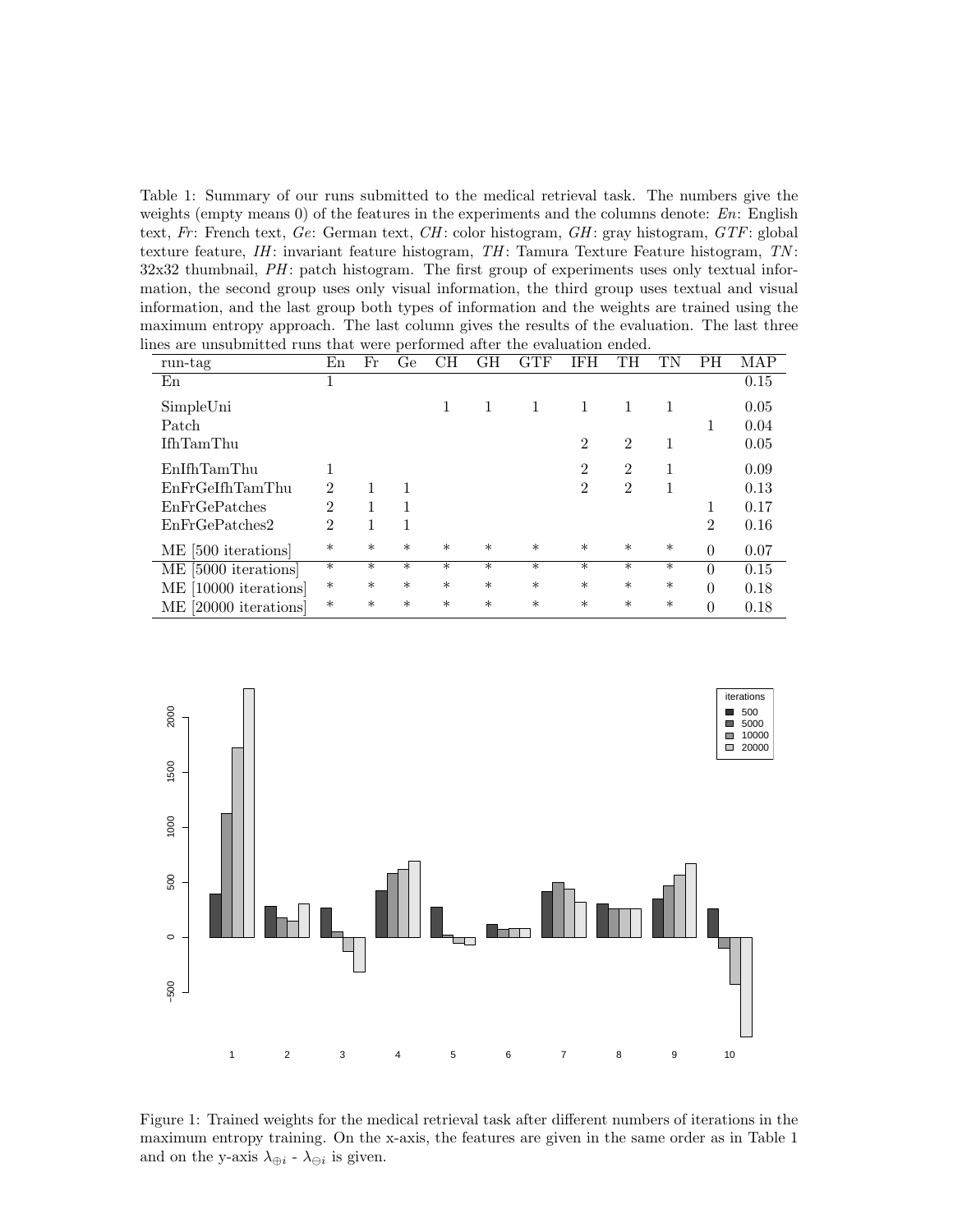| task               | run-tag       | map  | rank | task               | run-tag          | map  | rank |
|--------------------|---------------|------|------|--------------------|------------------|------|------|
| RWTH <sub>i6</sub> | <b>IFHTAM</b> | 0.06 |      | RWTH <sub>i6</sub> | <b>IFHTAM</b>    | 0.11 |      |
| RWTH <sub>i6</sub> | PatchHisto    | 0.05 | 2    | RWTH <sub>i6</sub> | PatchHisto       | 0.08 | 2    |
| <b>CEA</b>         | mPHic         | 0.05 | 3    | <b>IPAL</b>        | LSA3             | 0.07 | 3    |
| CEA                | $2m$ PHit     | 0.04 |      | <b>IPAL</b>        | LSA <sub>2</sub> | 0.06 | 5    |
| <b>IPAL</b>        | LSA           | 0.03 | 5    | <b>IPAL</b>        | LSA <sub>1</sub> | 0.06 |      |
| <b>IPAL</b>        | МF            | 0.02 | 6    | IPAL               | МF               | 0.04 |      |
|                    |               |      |      |                    |                  |      |      |

Table 2: Results from the AdHoc and the Photo task.

(b) Results from the photo retrieval task with 30 queries. All submissions to this task were submitted as full automatic, visual only submissions

without user feedback.

(a) Results from the adhoc retrieval task with 60 queries in the category "visual only, full automatic, no user interaction".

For the runs entitled IFHTAM, we used a combination of invariant feature histograms and Tamura texture histograms. Both histograms are combined by Jeffrey divergence and the invariant feature histograms are weighted by a factor of 2. This combination has been seen to be a very effective combination of features for databases of general photographs like for example the Corel database [7]. For the runs entitled PatchHisto we used histograms of vector-quantized image patches with 2048 bins.

In Table 2 we summarize the outcomes of the two tasks using the IAPR TC-12 database. The overal MAP values are rather low, but the combination of invariant feature histograms and Tamura texture features clearly outperforms all competing methods.

# 3 Automatic Annotation Tasks

In ImageCLEF 2006, two automatic annotation tasks were arranged. One dealing with the automatic classification of medical radiographs [28] and one tackling the problem of automatic classification of everyday objects like backpacks, clocks, and plates [3]. The medical annotation task was very similar to last year's task, but the number of images was slightly raised and the number of classes was raised from 57 to 116. The automatic annotation task was somehow similar to the PASCAL visual object classes challenge [12]. Here, 20 classes had to be discriminated at once. The following sections describe the methods we applied to these classification tasks and the experiments we performed.

The task of the medical automatic annotation task and the object annotation tasks are very similar, but differ in some critical aspects:

- Both tasks provide a relatively large training set and a disjunct test set. Thus, in both cases it is possible to learn a relatively reliable model for the training data (this is somewhat proven for the medical annotation task, and below we also show this for the object annotation task).
- Both tasks are multi-class/one object per image classification tasks. Here they differ from the PASCAL visual classes challenge which addresses a set of object vs. non object tasks where several objects (of equal or unequal type) may be contained in an image.
- The medical annotation task has only gray scale images, whereas the object annotation task has mainly color images. This is probably most relevant for the selection of descriptors.
- The images from the test and the training set are from the same distribution for the medical task, whereas for the object annotation task, the training images are rather clutter-free and the test images contain a significant amount of clutter. This is probably relevant and should be addressed when developing methods for the object annotation task. Unfortunately, our models currently do not address this issue which probably has a significant impact on the results.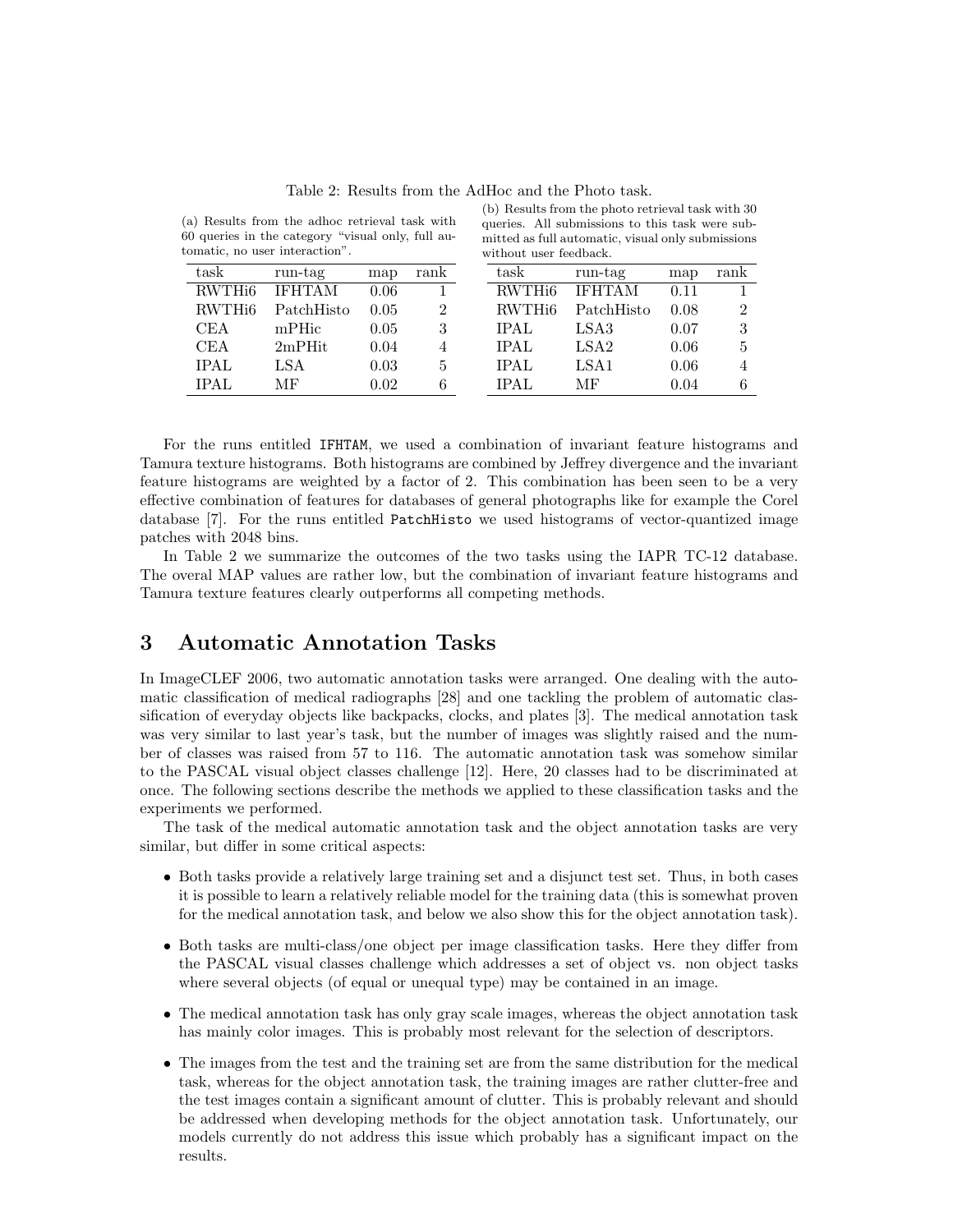## 3.1 Image Distortion Model

The image distortion model [23, 20] is a zeroth-order image deformation model to compare images pixel-wise. Here, classification is done using the nearest neighbor decision rule: to classify an image, it is compared to all training images in the database and the class of the most similar image is chosen. To compare images, the Euclidean distance can be seen as a very basic baseline, and in earlier works it was shown that image deformation models are a suitable way to improve classification performance significantly e.g. for medical radiographs and for optical character recognition [22, 23]. Here we allow each pixel of the database images to be aligned to the pixels from a 5×5 neighborhood from the image to be classified taking into account the local context from a 3×3 Sobel neighborhood.

This method is of particular interest as it outperformed all other methods in automatic annotation task of ImageCLEF 2005 [4].

## 3.2 Sparse Patch Histograms & Discriminative Classification

This approach is based on the widely adopted assumption that objects in images can be represented as a set of loosely coupled parts. In contrast to former models[8, 9], this method can cope with an arbitrary number of object parts. Here, the object parts are modelled by image patches that are extracted at each position and then efficiently stored in a histogram. In addition to the patch appearance, the positions of the extracted patches are considered and provide a significant increase in the recognition performance.

Using this method, we create sparse histograms of 65536  $(2^{16} = 8^4)$  bins, which can either be classified using the nearest neighbor rule and a suitable histogram comparison measure or a discriminative model can be trained for classification. Here, we used a support vector machine with a histogram intersection kernel and a discriminatively trained log-linear maximum entropy model.

A detailed description of the method is given in [6].

#### 3.3 Patch Histograms & Maximum Entropy Classification

In this approach, we use the histograms of image patches as described in Section 2.2 and maximum entropy training [8, 9].

This method has performed very well in the 2005 annotation task of ImageCLEF [4] and in the 2005 and 2006 visual object classes challenges of PASCAL [12].

#### 3.4 Medical Automatic Annotation Task

We submitted three runs to the medical automatic annotation task [28]: one run using the image distortion model RWTHi6-IDM, with exactly the same settings as the according run from last year, which clearly outperformed all competing methods [10] and two other runs based on sparse histograms of image patches [6], where we used a discriminatively trained log-linear maximum entropy model (RWTH<sub>16</sub>-SHME) and support vector machines with a histogram intersection kernel (RWTHi6-SHSVM) respectively. Due to time constraints we were unable to submit the method described in Section 3.3, but we give comparison results here.

Results. The results of the evaluation are given in detail in the overview paper. Table 3 gives an overview of the results and it can be seen that the runs using the discriminative classifier for the histograms clearly outperform the image distortion model and that in summary our method performed very good on the task.

The table also gives the result for the method presented in [8, 9], which we were unable to submit in time. Interestingly, the results of this method are not very good although it is strongly related to the sparse histogram method.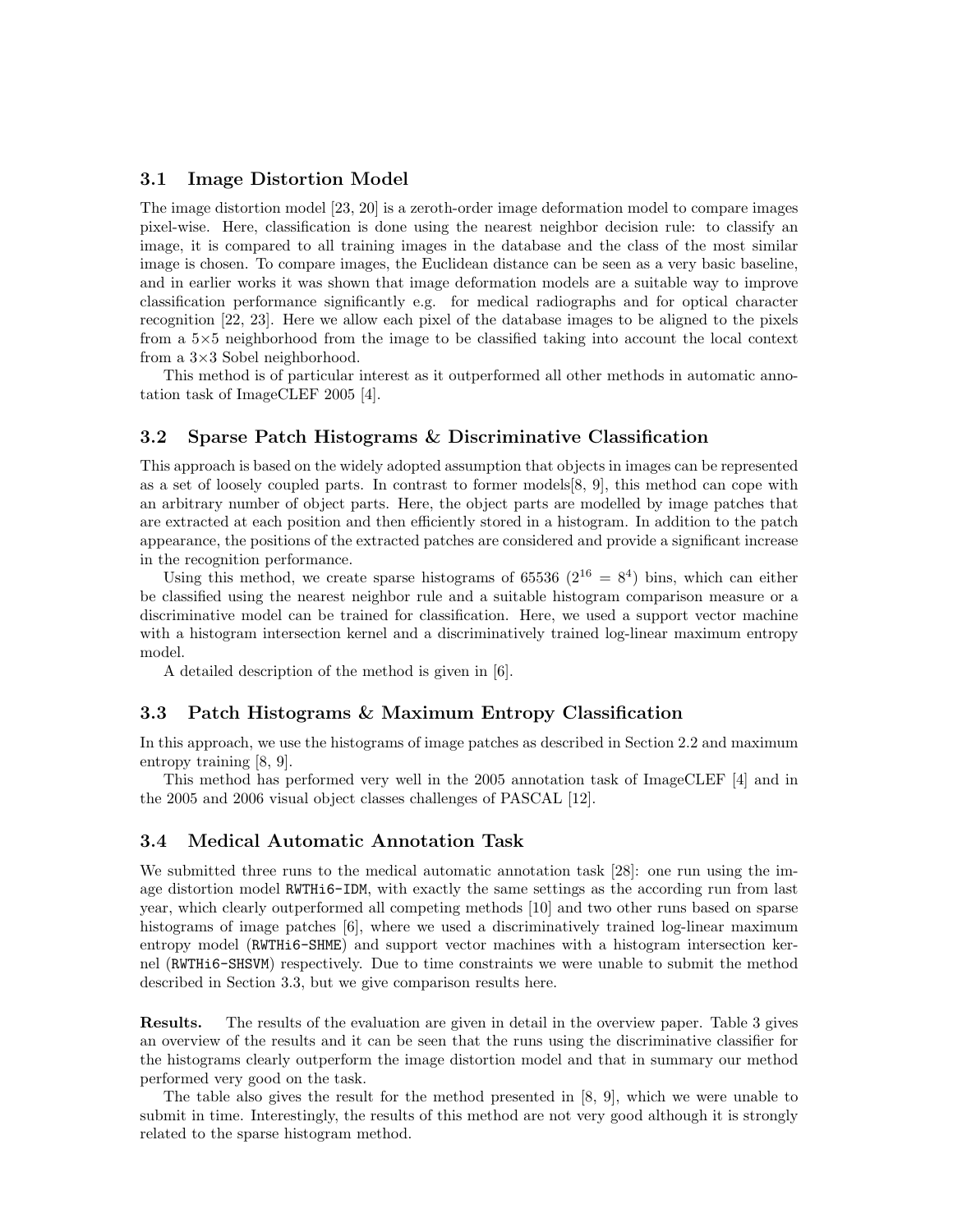Table 3: An overview of the results of the medical automatic annotation task. The first part gives our results (including the error rate of an unsubmitted method for comparison to the results of last year); the second part gives results from other groups that are interesting for comparison

| rank                        | run-tag                          | error rate $[\%]$ |
|-----------------------------|----------------------------------|-------------------|
|                             | RWTH <sub>i6</sub> SHME          | 16.2              |
| 2                           | RWTHi6 SHSVM                     | 16.7              |
| 11                          | RWTHi6 IDM                       | 20.5              |
|                             | $RWTHi6 - [8]$                   | 22.4              |
| $\mathcal{D}_{\mathcal{L}}$ | UFR $ns1000-20x20x10$            | 16.7              |
| 4                           | MedIC-CISMef local+global-PCA335 | 17.2              |
| 12                          | RWTHmi rwthmi                    | 21.5              |
| 23                          | ULG sysmod-random-subwindows-ex  | 29.0              |
|                             |                                  |                   |

Table 4: Results from the object annotation task.

| ${\rm rank}$ | Group ID           | run-tag              | Error rate |
|--------------|--------------------|----------------------|------------|
| 1            | RWTH <sub>i6</sub> | <b>SHME</b>          | 77.3       |
| 2            | RWTH <sub>i6</sub> | PatchHisto           | 80.2       |
| 3            | <b>CINDI</b>       | SVM-Product          | 83.2       |
| 4            | <b>CINDI</b>       | <b>SVM-EHD</b>       | 85.0       |
| 5            | <b>CINDI</b>       | <b>SVM-SUM</b>       | 85.2       |
| 6            | <b>CINDI</b>       | Fusion-knn           | 87.1       |
|              | DEU-CS             | edgehistogr-centroid | 88.2       |
| 8            | DEU-CS             | colorlayout-centroid | 93.2       |

Interesting conclusions can be drawn when comparing our results to the results of other groups: the medical informatics division of the RWTH Aachen University (RWTHmi) method uses the image distortion model as a significant part of their method and combines it with various other global image descriptors, which seem not to help the classification. The ULG run is interesting, as it was one of the best performing methods from last year and is also closely related to our unsubmitted run: it uses sparsely extracted sub-images and a discriminative classification framework. The runs of University Freiburg (UFR) and INSA Rouen (MedIC) are included for comparison with the best results from other groups. A more detailed overview of the results can be found in the track overview paper [3, 28].

Concluding it can be seen that the approach, where local image descriptors were extracted at every position in the image, outperformed our other approaches, and that probably the modelling of absolute positions is suitable for radiograph recognition. This is because it seems to be a suitable assumption that radiographs are taken under controlled conditions and that thus the geometric layout of images showing the same body region can be assumed to be very similar.

## 3.5 Object Annotation Task

We submitted two runs to this task [3], one using the method with vector quantized histograms described in Section 3.3 (run-tag PatchHisto) and the other using the method with sparse histograms as described in Section 3.2 (run-tag SHME). These two methods were also used in the PASCAL visual object classes challenge 2006. The third method [18] we submitted to the PAS-CAL challenge could not be applied to this task due to time and memory constraints.

Results. Table 4 gives the results of the object annotation task. On the average, the error rates are very high. The best two results of 77.3% and 80.2% were achieved with our discriminative classification method. For the submissions of the CINDI group, support vector machines were used and the DEU-CS group used a nearest neighbor classification. Obviously, the results are not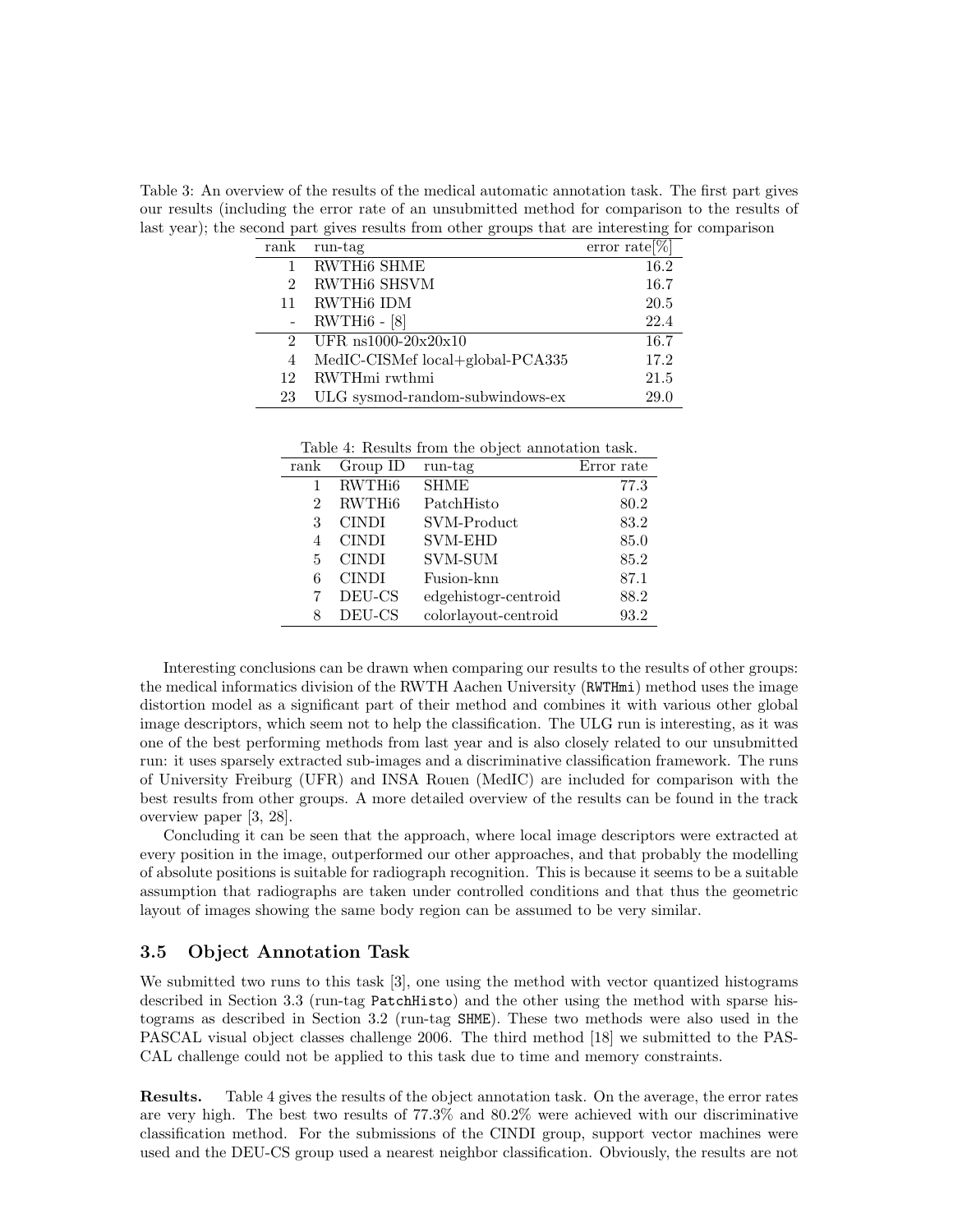satisfactory and large improvements should be possible.

# 4 Conclusion and Outlook

We have presented our efforts for the ImageCLEF 2006 image retrieval and annotation challenge. In particular, we presented a discriminative method to train weights to combine features in our image retrieval system. This method allows to find weights that clearly outperform a setting with feature weights chosen from experiences from earlier experiments and thus allows us to obtain better results than our best old system. We give an interpretation of the trained weights and show the development of the weights given different number of training iterations.

The maximum entropy principle was futhermore used for automatic image annotation and very good results were obtained.

# Acknowledgement

This work was partially funded by the DFG (Deutsche Forschungsgemeinschaft) under contract NE-572/6.

# References

- [1] O. Bender, F. Och, and H. Ney. Maximum Entropy Models for Named Entity Recognition. In 7th Conference on Computational Natural Language Learning, Edmonton, Canada, pages 148–152, May 2003.
- [2] A. L. Berger, S. A. Della Pietra, and V. J. Della Pietra. A Maximum Entropy Approach to Natural Language Processing. Computational Linguistics, 22(1):39–72, March 1996.
- [3] P. Clough, M. Grubinger, T. Deselaers, A. Hanbury, and H. Mller. Overview of the ImageCLEF 2006 photographic retrieval and object annotation tasks. In CLEF working notes, Alicante, Spain, September 2006.
- [4] P. Clough, H. Mueller, T. Deselaers, M. Grubinger, T. Lehmann, J. Jensen, and W. Hersh. The CLEF 2005 Cross-Language Image Retrieval Track. In Workshop of the Cross–Language Evaluation Forum (CLEF 2005), Lecture Notes in Computer Science, Vienna, Austria, page in press, September 2005.
- [5] T. Deselaers. Features for Image Retrieval. Diploma thesis, Human Language Technology and Pattern Recognition Group, RWTH Aachen University, Aachen, Germany, December 2003.
- [6] T. Deselaers, A. Hegerath, D. Keysers, and H. Ney. Sparse Patch-Histograms for Object Classification in Cluttered Images. In DAGM 2006, Pattern Recognition, 26th DAGM Symposium, volume 4174 of Lecture Notes in Computer Science, Berlin, Germany, pages 202–211, September 2006.
- [7] T. Deselaers, D. Keysers, and H. Ney. Features for Image Retrieval A Quantitative Comparison. In DAGM 2004, Pattern Recognition, 26th DAGM Symposium, number 3175 in Lecture Notes in Computer Science, Tbingen, Germany, pages 228–236, September 2004.
- [8] T. Deselaers, D. Keysers, and H. Ney. Discriminative Training for Object Recognition using Image Patches. In IEEE Conference on Computer Vision and Pattern Recognition, volume 2, San Diego, CA, pages 157–162, June 2005.
- [9] T. Deselaers, D. Keysers, and H. Ney. Improving a Discriminative Approach to Object Recognition using Image Patches. In DAGM 2005, Pattern Recognition, 26th DAGM Symposium, number 3663 in Lecture Notes in Computer Science, Vienna, Austria, pages 326–333, August 2005.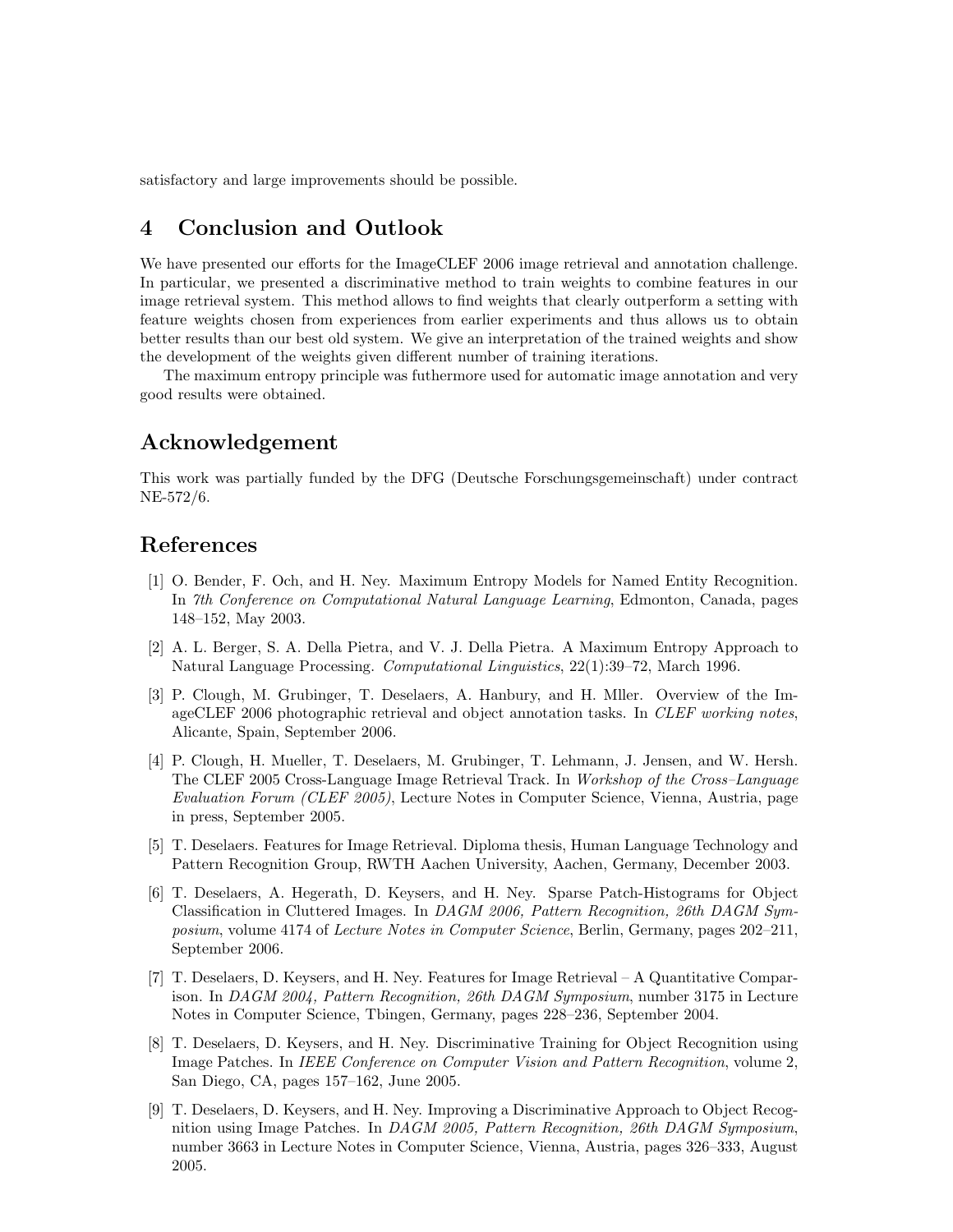- [10] T. Deselaers, T. Weyand, D. Keysers, W. Macherey, and H. Ney. FIRE in ImageCLEF 2005: Combining Content-based Image Retrieval with Textual Information Retrieval. In Workshop of the Cross–Language Evaluation Forum (CLEF 2005), Lecture Notes in Computer Science, Vienna, Austria, page in press, September 2005.
- [11] G. Dork and C. Schmid. Object class recognition using discriminative local features. IEEE Transactions on Pattern Analysis and Machine Intelligence, submitted 2004.
- [12] M. Everingham, A. Zisserman, C. K. I. Williams, L. van Gool, M. Allan, C. M. Bishop, O. Chapelle, N. Dalal, T. Deselaers, G. Dorko, S. Duffner, J. Eichhorn, J. D. R. Farquhar, M. Fritz, C. Garcia, T. Griffiths, F. Jurie, D. Keysers, M. Koskela, J. Laaksonen, D. Larlus, B. Leibe, H. Meng, H. Ney, B. Schiele, C. Schmid, E. Seemann, J. Shawe-Taylor, A. Storkey, S. Szedmak, B. Triggs, I. Ulusoy, V. Viitaniemi, and J. Zhang. The 2005 PASCAL Visual Object Classes Challenge. In Machine Learning Challenges. Evaluating Predictive Uncertainty, Visual Object Classification, and Recognising Tectual Entailment (PASCAL Workshop 05), number 3944 in Lecture Notes in Artificial Intelligence, Southampton, UK, pages 117–176, 2006.
- [13] C. Faloutsos, R. Barber, M. Flickner, J. Hafner, W. Niblack, D. Petkovic, and W. Equitz. Efficient and Effective Querying by Image Content. Journal of Intelligent Information Systems, 3(3/4):231–262, July 1994.
- [14] M. Grubinger, P. Clough, H. Mller, and T. Deselaers. The IAPR Benchmark: A New Evaluation Resource for Visual Information Systems. In *LREC 06 OntoImage 2006: Language* Resources for Content-Based Image Retrieval, Genoa, Italy, page in press, May 2006.
- [15] Z. Q. Gu, C. N. Duncan, E. Renshaw, M. A. Mugglestone, C. F. N. Cowan, and P. M. Grant. Comparison of Techniques for Measuring Cloud Texture in Remotely Sensed Satellite Meteorological Image Data. Radar and Signal Processing, 136(5):236–248, October 1989.
- [16] P. Habercker. Praxis der Digitalen Bildverarbeitung und Mustererkennung. Carl Hanser Verlag, Mnchen, Wien, 1995.
- [17] R. M. Haralick, B. Shanmugam, and I. Dinstein. Texture Features for Image Classification. IEEE Transactions on Systems, Man, and Cybernetics, 3(6):610–621, November 1973.
- [18] A. Hegerath, T. Deselaers, and H. Ney. Patch-based Object Recognition Using Discriminatively Trained Gaussian Mixtures. In 17th British Machine Vision Conference (BMVC06), Edinburgh, UK, page in press, September 2006.
- [19] J. Jeon and R. Manmatha. Using Maximum Entropy for Automatic Image Annotation. In Proceedings of the 3rd International Conference on Image and Video Retrieval, pages 24–32, 2004.
- [20] D. Keysers, C. Gollan, and H. Ney. Classification of Medical Images using Non-linear Distortion Models. In *Bildverarbeitung für die Medizin*, Berlin, Germany, pages 366–370, March 2004.
- [21] D. Keysers, F.-J. Och, and H. Ney. Maximum Entropy and Gaussian Models for Image Object Recognition. In *Pattern Recognition, 24th DAGM Symposium*, Zürich, Switzerland, pages 498–506, September 2002.
- [22] D. Keysers, C. Gollan, and H. Ney. Classification of Medical Images using Non-linear Distortion Models. In Proc. BVM 2004, Bildverarbeitung für die Medizin, Berlin, Germany, pages 366–370, March 2004.
- [23] D. Keysers, C. Gollan, and H. Ney. Local Context in Non-linear Deformation Models for Handwritten Character Recognition. In International Conference on Pattern Recognition, volume 4, Cambridge, UK, pages 511–514, August 2004.